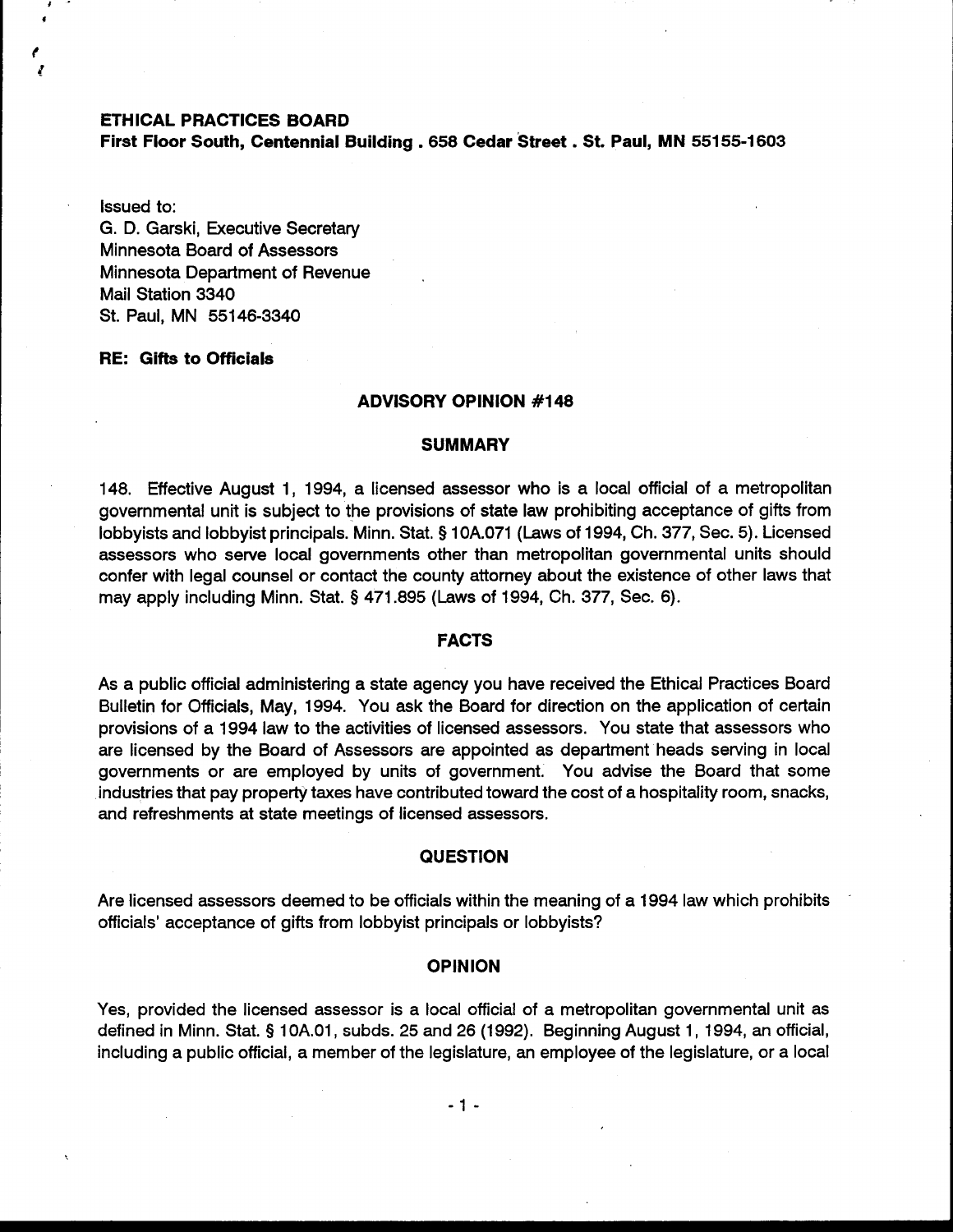official of a metropolitan governmental unit, may not accept a gift from a lobbyist or principal; a lobbyist or principal may not give a gift or request another to give a gift to an official. Minn. Stat. § 10A.071 (Laws of 1994, Ch. 377, Sec. 5). Assessors must not accept payments from an industry that is a lobbyist principal to reduce the cost of state meetings of assessors.

Licensed assessors who serve local governments other than metropolitan governmental units should confer with legal counsel or contact the county attorney about the existence of other laws that may apply including Minn. Stat. § 471.895 (Laws of 1994, Ch. 377, Sec. 6).

Issued:  $911137, 1994$ 

 $\mathbf{1}$ 

Vanne Owens Hayes, Chair **Ethical Practices Board** 

## PERTINENT STATUTES

Minn. Stat. § 10A.01 DEFINITIONS provides:

Subd. 2. "Administrative action" means an action by any official, board, commission or agency of the executive branch to adopt, amend, or repeal a rule pursuant to chapter 14. "Administrative action" does not include the application or administration of an adopted rule, except in cases of rate setting, power plant and powerline siting and granting of certificates of need under chapter 116J.

Subd. 11. (a) "Lobbyist" means an individual:

(1) engaged for pay or other consideration, or authorized to spend money by another individual, association, political subdivision, or public higher education system, who spends more than five hours in any month or more than \$250, not including the individual's own travel expenses and membership dues, in any year, for the purpose of attempting to influence legislative action or administrative action, or the official action of a metropolitan governmental unit, by communicating or urging others to communicate with public or local officials.

Subd. 25. Local official. "Local official" means a person who holds elective office in a political subdivision or who is appointed to or employed in a public position in a political subdivision in which the person has authority to make, to recommend, or to vote on as a member of the governing body, major decisions regarding the expenditure or investment of public money.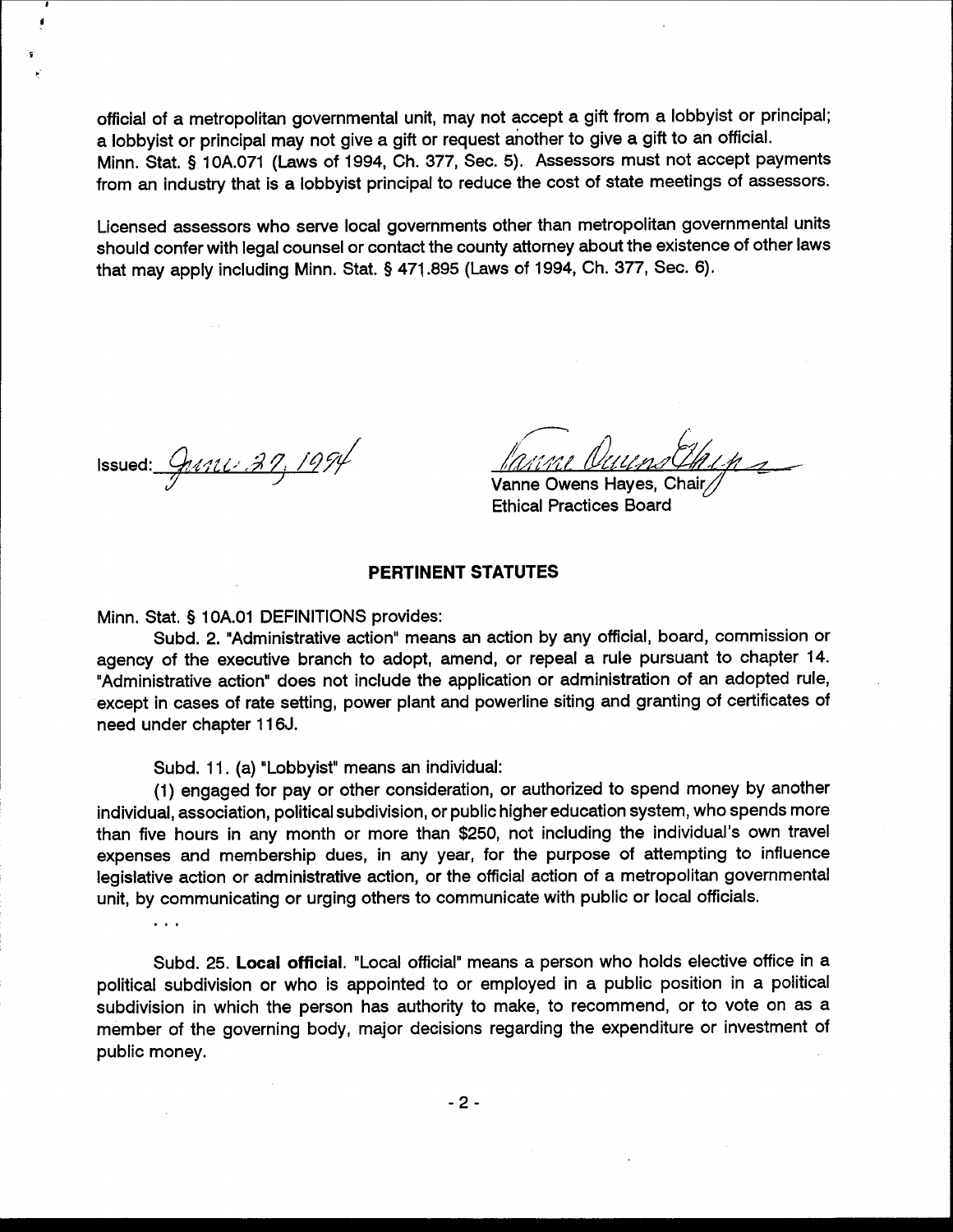Subd. 26. Metropolitan governmental unit. "Metropolitan governmental unit" means any of the seven counties in the metropolitan area as defined in section 473.121, subdivision 2, a regional railroad authority established by one or more of those counties under section 398A.03, a city with a population of over 50,000 located in the seven-county metropolitan area, the metropolitan council, a metropolitan agency as defined in section 473.121, subdivision 5a, the Minnesota state high school league, and Minnesota Technology, Inc.

Subd. 27. Political subdivision. "Political subdivision" means the metropolitan council, a metropolitan agency as defined in section 473.121, subdivision 5a, a municipality as defined in section 471.345, subdivision 1, the Minnesota state high school league, and Minnesota Technology, Inc.

Subd. 28. Principal. "Principal" means an individual or association that:

(1) spends more than \$500 in the aggregate in any calendar year to engage a lobbyist, compensate a lobbyist, or authorize the expenditure of money by a lobbyist; or

(2) is not included in clause (1) and spends a total of at least \$50,000 in any calendar year on efforts to influence legislative action, administrative action, or the official action of governmental units, as described in section 10A.04, subdivision 6.

Laws of 1994, Ch. 377, Sec. 5, created Minn. Stat. § 10A.071 CERTAIN GIFTS BY LOBBYISTS AND PRINCIPALS PROHIBITED which provides:

Subdivision 1. Definitions. (a) The definitions in this subdivision apply to this section.

(b) "Gift" means money, real or personal property, a service, a loan, a forbearance or forgiveness of indebtedness, or a promise of future employment, that is given and received without the giver receiving consideration of equal or greater value in return.

(c) "Official" means a public official, an employee of the legislature, or a local official of a metropolitan governmental unit.

Subd. 2. Prohibition. A lobbyist or principal may not give a gift or request another to give a gift to an official. An official may not accept a gift from a lobbyist or principal.

Subd. 3. Exceptions. (a) The prohibitions in this sections do not apply if the gift is:

(1) a contribution as defined in section 10A.01, subdivision 7;

(2) services to assist an official in the performance of official duties, including by not limited to providing advice, consultation, information, and communication in connection with legislation, and services to constituents;

(3) services of insignificant monetary value;

(4) a plaque or similar memento recognizing individual services in a field of specialty or to a charitable cause;

(5) a trinket or memento of insignificant value;

(6) informational material of unexceptional value; or

(7) food or a beverage given at a reception, meal, or meeting away from the recipient